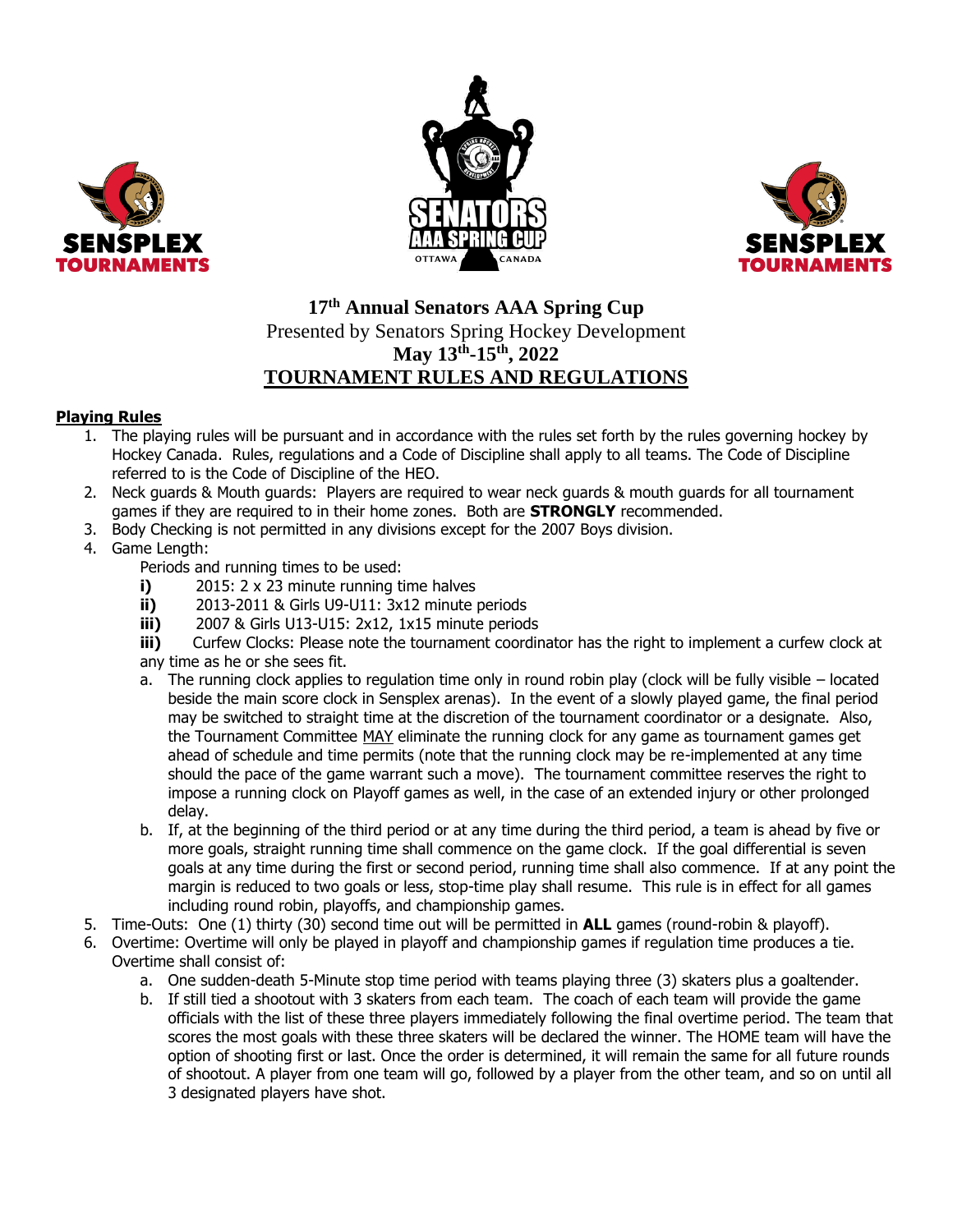- c. If still tied a sudden-death shootout with one player from each team. Each shooter must not have participated in any prior round of the shootout. Whichever team shot first in the previous round, will once again shoot first.
- d. Repeat point d. until no skater remains that has yet to participate. At this point, the shootout will continue in reverse order, starting with the player who has most recently shot. Teams will continuously work up and down their list of shooters until a winner has been declared.
- 7. Round Robin Standings: Standings will be based on points: two (2) points for a win, one (1) point for a tie, and zero (0) points for a loss.
- 8. Goal Differential: The MAX goal differential a team can obtain in a single game is 7 GF (Goals For). EX: If a game results in a score of 10-2, the score applied to the standings will be 9-2. If the score is 10-0, the score will result in a 7- 0 final.
- 9. Tie-Breaker, Round Robin: If tied in points, standings (seedings) will be determined based on the following order:
	- a. The head to head result involving the teams tied (two way ties, or if one team has beaten all others they are tied with).
	- b. The team with the most wins in round robin play.
	- c. The highest total of goals for minus goals against. Note that a maximum spread factor of 7 goals will be used for each game (e.g. a 10-0 result will be posted as 7-0, while a score of 10-2, would be posted at 9- 2).
	- d. The team with the lowest number of penalty minutes accumulated in round robin play
	- e. The team with the lowest number of goals against
	- f. The team with the most goals for
	- g. Coin toss by the tournament coordinator or a designated representative.

Note: in the event that three or more teams are tied, there will be no reverting back to a previous tie-breaking step as each seed is determined. Should two of three teams still be tied after a tie breaker, those two teams will continue down the list of tie breakers, and the single team will either be eliminated (if they fell below the other two teams), or be skipped above (if they stood above the other two teams).

- 10. Playoff Format: Is as per the schedule which will be posted on-line at **[www.sensplex.ca](http://www.sensplex.ca/)** approximately 10 days in advance of the tournament.
- 11. Stick Measurements: Teams are NOT allowed to request the measurement of any stick during tournament games. If teams have a concern with an opposing player's stick, they must bring it forward to the attention of the referees, whom will use their discretion in the matter.
- 12. Game Misconduct Penalties: Any player or team official receiving a game misconduct penalty will be penalized at a MINIMUM according to the code of discipline, but may be penalized further by the tournament. This will involve at least a ONE-GAME suspension for all Game Misconducts.
- 13. Gross Misconduct Penalties: Any player or team official receiving a gross misconduct penalty will be penalized at a MINIMUM according to the code of discipline, but may be penalized further by the tournament. This will involve at minimum a TWO-GAME suspension.
- 14. Fighting & Match Penalties: Any player receiving a penalty for Fighting or a Match Penalty for intent to injure will automatically be suspended for the **remainder** of the tournament.
- 15. Suspensions: Any player/coach/team official who receives a penalty that is considered to be a suspendable offence (M, GM, GRM, MP, etc.) will be required to serve the entire duration of such suspension during the course of the tournament. Should this suspension not be entirely served by the end of the tournament, the suspension(s) will carry over to other Sensplex Tournaments and possibly other spring tournaments.
- 16. Any player who receives three (3) stick-infraction penalties (cross-checking, high sticking, butt-ending, slashing, spearing) in the same game will receive an automatic game ejection.
- 17. For playoff and championship games, the home team will be the team with the highest seeding after the round robin portion in the tournament.

## **General and Administration Rules**

1. ZERO Tolerance: Taunting or berating of any players, officials, staff, or tournament volunteers will NOT be tolerated under any circumstances by parents, players, team officials or other spectators. The Bell Sensplex reserves the right to eject any person whom it deems in its sole discretion to be acting in an improper manner and we accept no liability in connection with such ejections.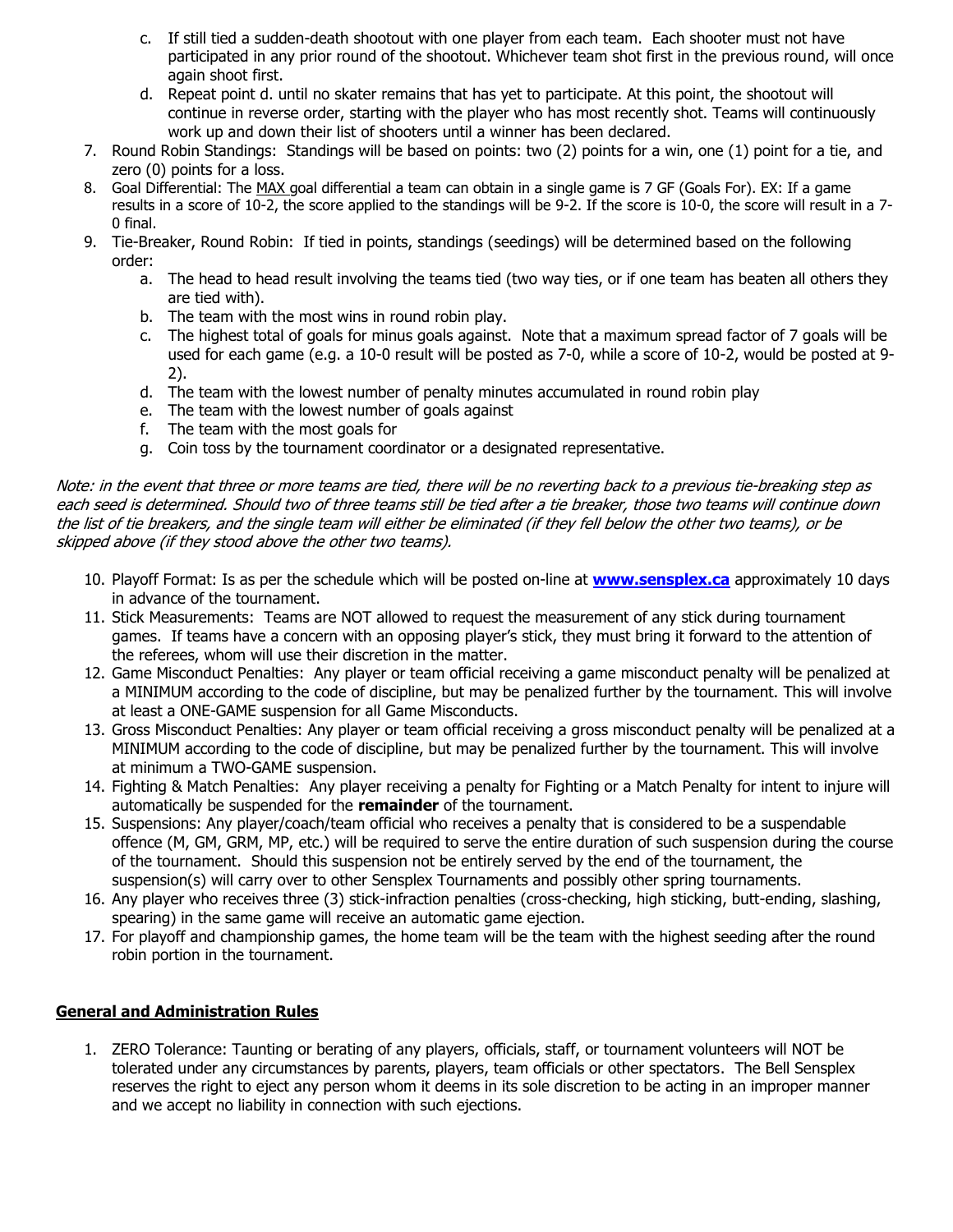- 2. Jersey Colours: "Home" teams will wear their light coloured jerseys and "Away" teams will wear their dark coloured jerseys. In the event of a jersey conflict, either team may be required to change sweaters at the discretion of the tournament committee.
- 3. Player Eligibility:
	- a. No player may be added to a team's roster after the first game. All tournament players must be listed on each team's first game sheet, which shall become their final tournament roster. The maximum roster size is 16 skaters + 2 goaltenders. A player must have played in one round-robin game to be eligible for the playoffs.
		- i. **NOTE:** Exception to this rule is if a team sustains multiple injuries whereby their roster size falls below eight (8) skaters and one (1) goaltender. Player additions **MUST** be approved and signed off by the Tournament Manager prior to the teams' next game. Failure to do so MAY result in forfeiture of game(s).
	- b. A player may register with, and play on one (1) team **only** in a given division. Players may play on more than one team if the teams are in different divisions.
	- c. Should a team be eliminated from further play, players are ineligible to be picked up by other teams for the playoffs and/or championship games
	- d. Birth certificates and/or a photocopy of the official birth certificate must be available at all times upon request. Failure to produce such proof of age may result in the player being ruled ineligible to play.
	- e. Any teams using illegal players will be removed from the tournament with a loss of entry fees. It is the manager's responsibility to submit a list and be able to prove the eligibility of all his/her players.
	- f. All players must fall within the age categories listed below in order to be eligible:
		- i. U7 age players must be born after Dec  $31<sup>st</sup>$ , 2014
		- ii. U8 age players must be born after Dec  $31<sup>st</sup>$ , 2013
		- iii. U9 age players must be born after Dec  $31<sup>st</sup>$ , 2012
		- iv. U10 age players must be born after Dec  $31<sup>st</sup>$ , 2011
		- v. U11 age players must be born after Dec 31<sup>st</sup>, 2010
		- vi. U12 age players must be born after Dec  $31<sup>st</sup>$ , 2009
	- vii. U13 age players must be born after Dec  $31<sup>st</sup>$ , 2008
	- viii. U14 age players must be born after Dec  $31<sup>st</sup>$ , 2007 ix. U15 age players must be born after Dec  $31<sup>st</sup>$ , 2006
- 4. Referee's Decisions: All referee's decisions are final and may not be appealed.
- 5. Protests: All protests must be accompanied by a \$200.00 deposit that will be returned only if your protest is successful. A protest will only be heard if it is brought to the attention of the Tournament Manager or their delegate within fifteen (15) minutes of completion of the game in question. A hearing and ruling will be completed prior to the team's next scheduled game. All decisions made by the Tournament Committee are final and MUST be respected. In the event of a lost protest, the fee will be donated to the Ottawa Senators charity foundation.
- 6. In the event of a suspended game by way of forfeiture or forfeit, the score shall be recorded as zero for the loser and three (3-0), or the greater margin of victory at the time of the forfeiture, for the winner.
	- a. Should a team who previously forfeited a game during the tournament be in contention for a playoff spot, that spot will be automatically forfeited should it come down to a tiebreaker whereby the goal ratio becomes the deciding factor.
- 7. Scheduled Game times are approximate. **TEAMS MUST BE PREPARED TO START THEIR GAMES NO LESS THAN 15 MINUTES BEFORE THEIR SCHEDULED START TIME. Teams not prepared to start at least 15 minutes ahead of their scheduled time, may receive a delay of game penalty or forfeit their game at the discretion of the tournament committee.**
- 8. Check In: One (1) team representative must check-in to the registration desk, no less than 30 minutes before the teams' first scheduled game. He or she will be required to fill out a tournament check-in form. The team representative will then be required to check-in at tournament headquarters before each game.
- 9. Team officials are responsible for the conduct and supervision of all of their team's participants at all times. No shooting, stickhandling, or passing of any objects is permitted anywhere in the facility other than the ice surfaces!
- 10. Team management **MUST** notify tournament or arena staff of any pre-existing damage to dressing rooms **BEFORE** they go onto the ice for their games. Teams will be held financially responsible for any damage caused to rooms which have not been pointed out before their game.
- 11. Teams may be **ejected from tournament play** if they are found to be responsible for damage to tournament facilities (including host hotels) or unacceptable dressing room conditions.
- 12. No alcoholic beverages or "tailgating" is permitted on **ANY** Sensplex property.
- 13. Team Benches & Dressing Rooms: Teams may be required to provide a person to operate the penalty gate. No one, other than players, coaches and trainers are allowed in the dressing rooms and the hallways leading to the dressing rooms before and after games. A maximum of four coaches and one trainer are permitted.